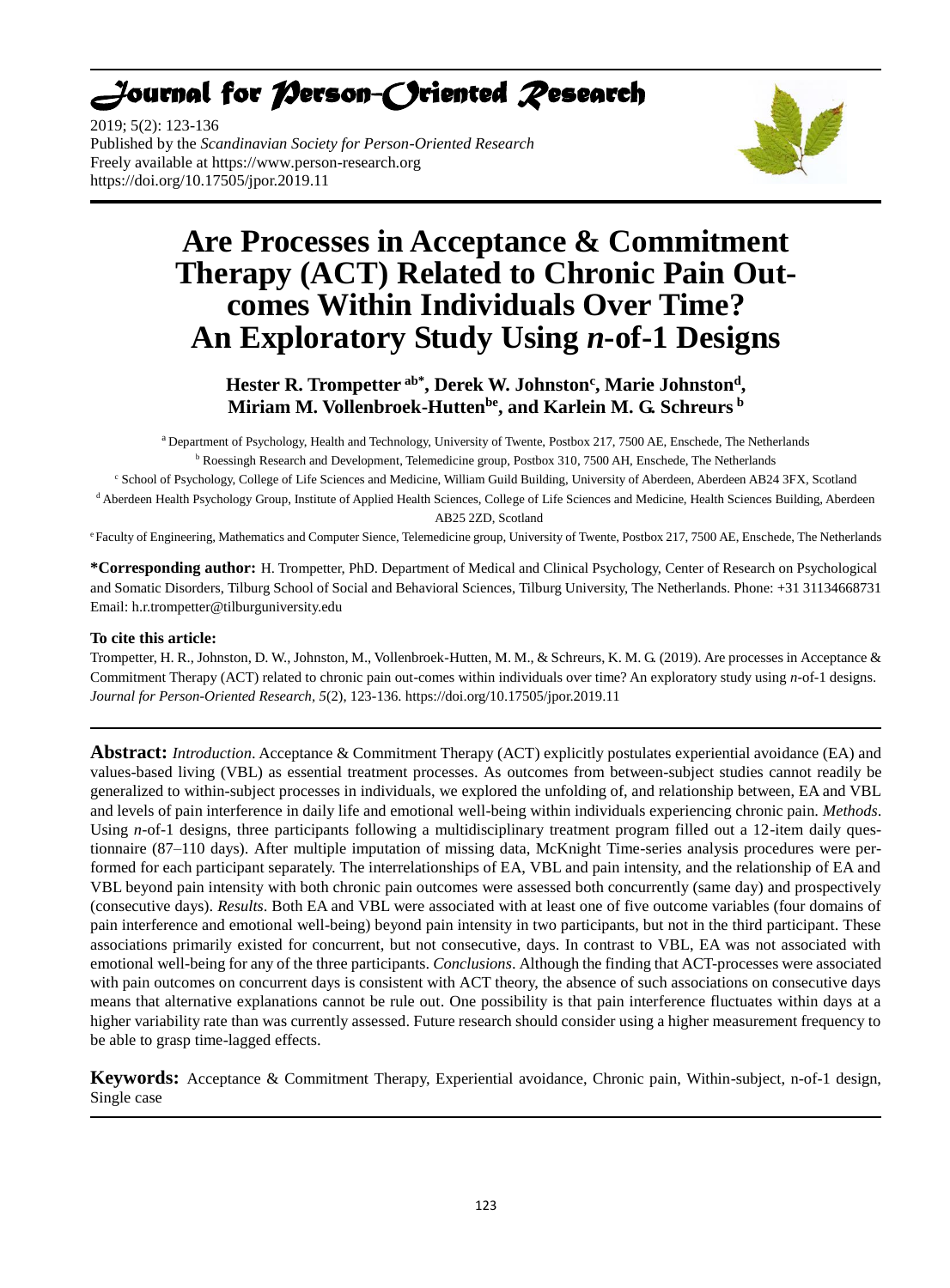# **Introduction**

Efforts are made in different disciplines of psychology to improve the evidence-based nature of theory and interventions (e.g. Chambless & Hollon, 1998; Davidson et al., 2003; Michie & Prestwich, 2010). In addition to generating knowledge on general effectiveness of interventions, it is important to derive how, why, for whom and to what extent changes in behaviour occur (Elliott, 2010; Kazdin, 2009; Kraemer, Wilson, Fairburn, & Agras, 2002). Such research questions can focus on the identification of relevant treatment processes by assessing the relationship of these processes with individual functioning, and subsequently the ability of these processes to serve as causal working mechanisms of change. Especially in the area of chronic pain it is important to adopt research questions beyond mere average effectiveness on the group level, as treatment effects of psychological interventions are generally modest and treatment is not effective for everyone (McCracken & Turk, 2002; Turk, Wilson, & Cahana, 2011; Williams, Eccleston, & Morley, 2013).

A form of cognitive behaviour therapy that is very suitable to the treatment of chronic pain is Acceptance & Comment Therapy (ACT) (Hayes, Strosahl, & Wilson, 2011). Contrary to many other forms of cognitive behaviour therapy (Williams et al., 2013), ACT is built on a clearly outlined theoretical framework that explicitly postulates hypothesized treatment processes. The overarching goal in ACT is to promote psychological flexibility, which can be understood as an umbrella term for six sub-processes.

Psychological flexibility is the ability to perform valuesbased behaviour in the presence of unwanted private experiences like pain or pain-related cognitions and emotions (e.g., pain catastrophizing, pain-related fear; Hayes et al., 2004, 2006, 2011). To provide an alternative strategy to experiential avoidance – on-going, fruitless attempts of an individual to avoid, control or change these unwanted experiences – ACT fosters acceptance of these private experiences (Hayes, Luoma, Bond, Masuda, & Lillis, 2006). This creates the necessary space for (re-)evaluation and commitment towards valued life activities. The processes of experiential avoidance and values-based living are elaborated upon and strengthened by the other, related treatment processes (cognitive defusion, present-moment awareness, self-as-context and committed action).

Many studies have shown that ACT is effective in the treatment of multiple conditions, including chronic pain (e.g., Fledderus, Bohlmeijer, Pieterse, & Schreurs, 2012; Ost, 2008; Powers, Zum Vorde Sive Vording, & Emmelkamp, 2009; Thorsell et al., 2011; Veehof, Trompetter, Bohlmeijer & Schreurs, 2016; Wetherell et al., 2011). Overall, randomized controlled trials (RCT) report small to moderate effect sizes of ACT for chronic pain on outcomes including anxiety, depression, pain interference in daily life, pain intensity and physical functioning (Hann & McCracken, 2014; Veehof et al., 2016). These effect sizes

are equal to those reported of Cognitive Behavioral Therapy for chronic pain (Williams et al., 2013).

Considerable efforts have been made in the area of chronic pain to study the relationship of ACT-processes to patient functioning, and the ability of these processes to function as working mechanisms of treatment change (e.g., McCracken & Eccleston, 2005; McCracken & Gutiérrez-Martínez, 2011; McCracken, Vowles, & Eccleston, 2005; Vowles & McCracken, 2008; Vowles, McCracken, & Eccleston, 2008; Wicksell, Olsson, & Hayes, 2010). Unfortunately, these studies all employed betweensubject designs, thereby assessing between-subject variance. In other words, these studies – even when performing sequential measurements in a group of individuals over time – assessed if differences between people in treatment processes are able to predict outcomes (Johnston & Johnston, 2013). However, like many other psychological theories, ACT proposes that an individual's behaviour varies depending on one's personal variance in, for example, experiential avoidance. As outcomes from between-subject studies in psychology are almost never stationary (stable over time) and homogeneous (apply to the same extent across all people) (Molenaar, 2004; Molenaar & Campbell, 2009), conclusions based on group level aggregates cannot be transferred to the individual level, something that is often implicitly assumed (Borsboom, Mellenbergh, & van Heerden, 2003; Curran & Bauer, 2012).

Reflecting the above, both clinical and statistical considerations lead one to consider the necessity to step down from the level of aggregate group studies and additionally focus on the individual. Nevertheless, only a few studies in the area of ACT have applied research designs and/or statistical techniques suitable for the analysis of within-subject variance, such as multilevel (hierarchical) modelling or *n*-of-1 designs (Arch, Wolitzky-Taylor, Eifert, & Craske, 2012; Forman et al., 2012; Twohig, Hayes, & Masuda, 2006a, 2006b). Also, these existing within-subject studies often focus on questions regarding the effectiveness of ACT-interventions, rather than mechanisms. The fields of health and clinical psychology in general have seen an increase in studies exploring the functioning of processes and the relationship with outcomes within individuals over time (e.g. Peters, Sorbi, Kruise, Kerssens, Verhaak, & Bensing, 2000; Snippe, Nyklíček, Schroevers, & Bos, 2015). Yet, few have asked research questions that make it possible to draw conclusions for separate individuals (for a systematic review on n-of-1 designs in the field of health psychology, see McDonald, Quinn, Vieira, O'Brien, White, Johnston & Sniehotta, 2017).

We applied a series of *n*-of-1 studies in three people suffering from chronic pain in the weeks before, during and after enrolment in an eight-week, ACT-based multidisciplinary chronic pain rehabilitation program. The *n*-of-1 design is applied by taking multiple measurements within an individual for a prolonged period of time, with equal time intervals between the successive measures (e.g., daily) (Bar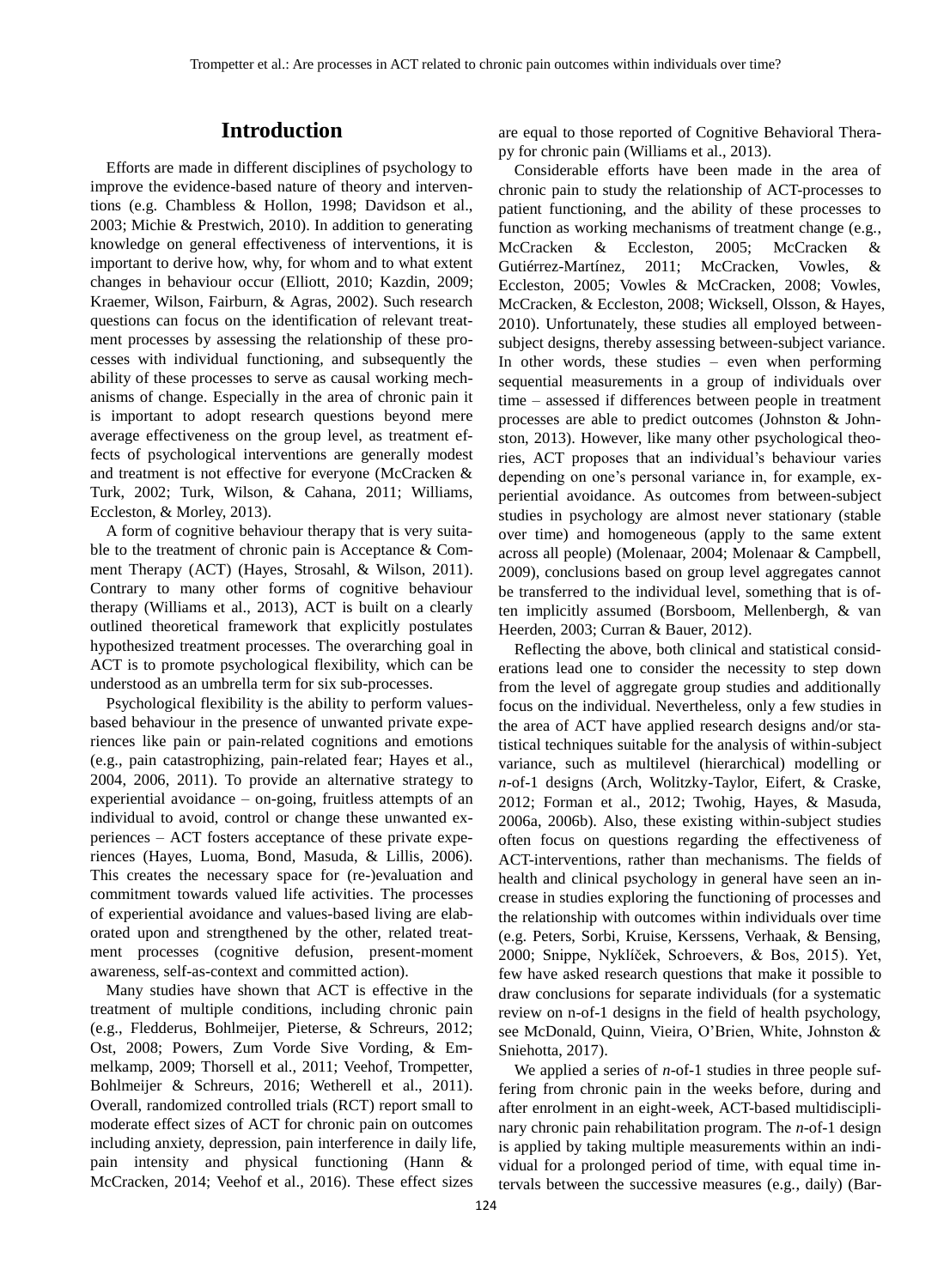low, Nock, & Hersen, 2009; Borckardt et al., 2008; Hadert & Quinn, 2008; Morgan & Morgan, 2001). Power is in the number of measurements taken within individuals, not in the number of study participants. The *n*-of-1 design has been recognized as a useful tool for the evaluation of complex interventions in the area of health care (Craig et al., 2008), and has been advocated as a possible alternative to the performance of new, expensive RCTs in the area of chronic pain to refine knowledge on what aspects of treatment works for whom, and to what extent (Williams et al., 2013). Although often used to study the effectiveness of interventions, the design can be used to study the natural history of relationships between processes and outcomes and thereby establish how well these relationships are described by theory for single cases (e.g. Hobbs, Dixon, Johnston, & Howie, 2013; 2013, McDonald et al., 2017).

As this is the first study performed in this area, we employed a basic and exploratory research question: Are experiential avoidance and values-based living – hypothesized to be central treatment processes from the theoretical framework of Acceptance & Commitment Therapy (ACT) – significantly related to chronic pain outcomes over time within individuals? We assessed our research question by undertaking the following steps sequentially for each of the participants separately:

(1) Description of the natural unfolding over time of experiential avoidance and values-based living, and of pain interference in daily life in multiple life domains (household, social activities, family and recreation) and emotional well-being as important chronic pain outcomes. In addition to these process- and outcome variables, pain intensity is assessed as an important context-variable.

(2) Assessment of the interrelationship of experiential avoidance and values-based living with pain interference in daily life and emotional well-being over time, beyond the effects of pain intensity. Here we assessed both concurrent relationships at the same day and prospective relationships on consecutive days.

We hypothesized that experiential avoidance and valuesbased living would be simultaneously associated with at least one of five outcome variables (one of four pain interference domains, or emotional well-being) within each individual, beyond pain intensity. Confirmation of this hypothesis would corroborate ACT-theory, and imply that an ACT-based intervention that has an effect on experiential avoidance and values-based living would thereby also be able to influence an individual's pain interference, or emotional well-being.

We examined the unfolding, natural history and relationship of treatment processes and outcomes over time in individuals who simultaneously received an ACT-based treatment. As the ACT-based treatment was a crucial context in which we assessed the process-outcome relationship, we also explored if there were intervention effects present for each individual. Finally, we assessed pain intensity as a highly relevant factor in the context of chronic pain that

influences and interacts with cognitive, emotional and social pain-related factors (Gatchel, Peng, Peters, Fuchs, & Turk, 2007). Both of the included psychological factors of interest were expected, however, to be more important predictors of chronic pain outcomes than levels of pain intensity. The way one responds to pain has been found to be more predictive of chronic pain-related disability and well-being than the pain itself (e.g., Gatchel et al., 2007; McCracken and Gutiérrez-Martínez, 2011; Quinn, Johnston & Johnston, 2013; Viane, Crombez, Eccleston, Poppe, Devulder, Van Houdenhove, & De Corte, 2003; Vowles, McCracken & Eccleston, 2007).

# **Method**

This study was approved of by the Dutch Medical-Ethical Review Board (METC Twente, trial number NL33188.044.10), which operates under the Dutch Central Committee for Research involving human participants (CCMO).

# **Participants**

Study participants followed an eight-week, inpatient, multidisciplinary group rehabilitation program in a local pain rehabilitation centre in the Netherlands. Assignment to the inpatient treatment program occurred approximately two to eight weeks before the start of the program. Once assigned, participants from two parallel, six-member treatment groups who were interested in the study received an information letter and consent form.

The aim was to invite participants until four study participants would be obtained. Six people were contacted by telephone one to two weeks after receiving the information letter to meet the required number of four study participants. After five weeks of measurement, one of four participants dropped out of the study as the burden of simultaneous participation in both the study and treatment program was too high. Data from this participant are not analysed. All three of the remaining participants were female and between 22 and 32 years old. A description of participant characteristics can be found in the Results section.

### **Procedure**

At the start and end of the study, the participants were visited at their homes by a member of the research team. Both home-visits took approximately one hour. During the first visit, participants received instructions on using the PDA (smartphone) that was used to gather daily questionnaire data, and discussed with the researcher the best time and place to fill out the daily questionnaire. Furthermore, they had the opportunity to ask for clarification of the diary items. Participants were instructed to answer 17 questions on a PDA at the end of each day, in the weeks before (one to four weeks), during, and after (three to four weeks) the treatment program. Baseline measurements were made as long as possible depending on the moment of assignment to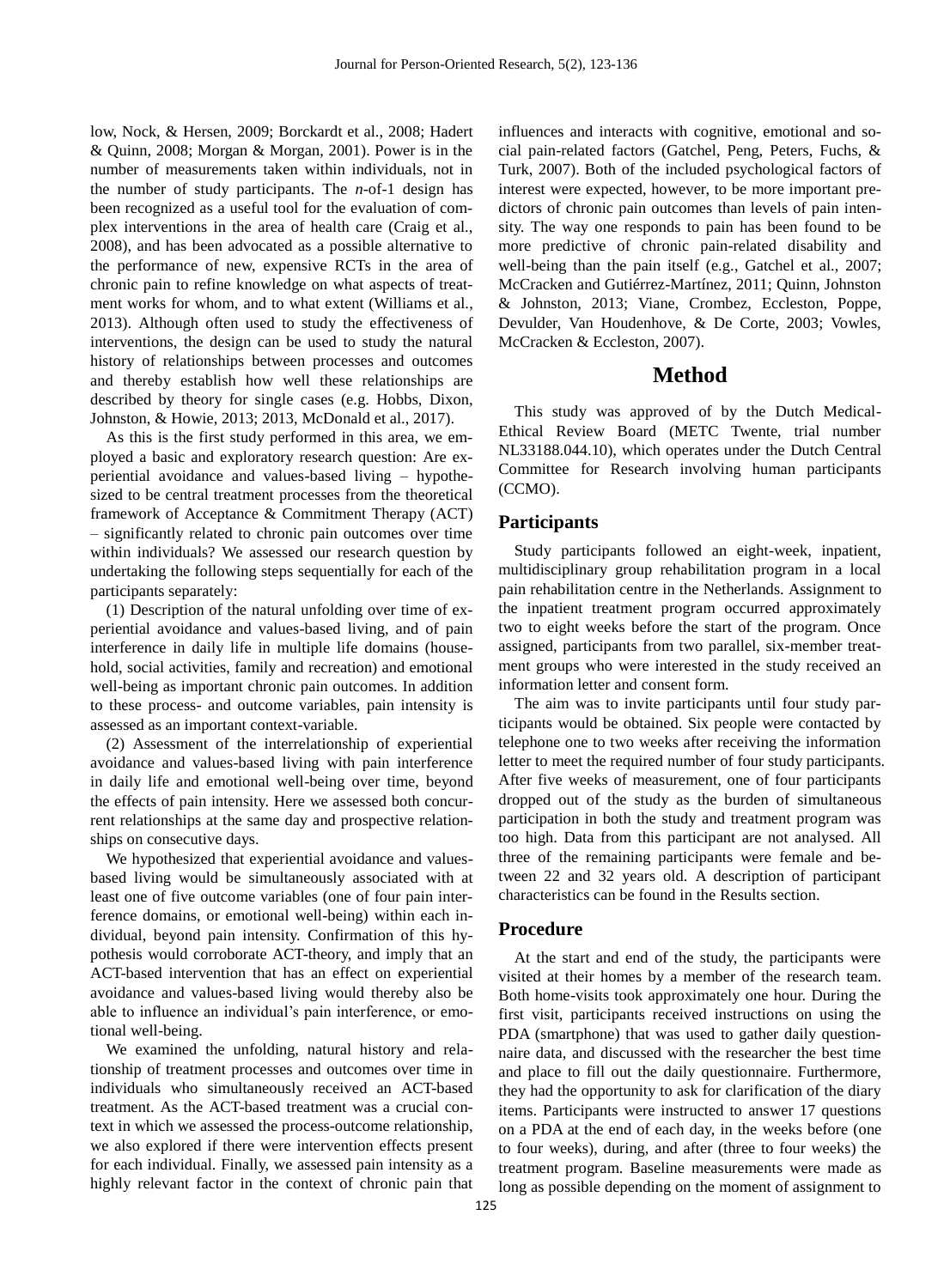the in-patient treatment program. During the final visit, a short exit-interview was performed with each of the participants. During the interview, participants were asked to reflect on the measurement period and the multidisciplinary treatment received.

The PDA was programmed specifically for this study. A time window for filling out the questionnaire was installed on the PDA, extending from 6 PM to 10 AM the following morning. Although the ordering of the variables within the questionnaire was kept constant, the ordering of the separate questions within each variable was randomised. One to two weeks after the start of the study, and in the first week of treatment, the researcher contacted the participants to discuss and solve any eventual problems. SMS text message reminders were sent if the daily questionnaire was not filled out for two or more consecutive days.

#### **Measures**

The daily questionnaire consisted of 17 items, 12 of which were used for this report. All items were taken from validated questionnaires. As suggested by IMMPACT recommendations with regard to core outcome measures in chronic pain research (Dworkin et al., 2005), all items were measured on a 10-point Numeric Rating Scale (NRS). Slight adjustments to the items or answering categories were made to make these suitable for daily assessment. A description of each of the concepts and items is given below.

#### *Process variables*

**Experiential avoidance**, The Psychological Inflexibility in Pain Scale (PIPS) assesses psychological inflexibility (Trompetter et al., 2014; Wicksell, Lekander, Sorjonen, & Olsson, 2010). Two items of the subscale experiential avoidance were used in this study, formulated as 'Today I... (1) ..avoided doing things when there was a risk it would hurt or make things worse, (2) ..postponed things because of my pain complaints.' Response alternatives ranged from (0) 'not true' to (10) 'very much true', with higher scores indicating more experiential avoidance.

**Values-based living**. No process-oriented questionnaires were available to assess the process values from the framework of ACT. Therefore, ten chronic pain patients following the multidisciplinary rehabilitation program participated in a short pilot study. During this pilot study, different items formulated by the researchers were answered by the participants and evaluated with a member of the research-team. Based on outcomes of the pilot study, two items were selected. These items were 'Today I feel I... (1) ..was able to do things that make life worthwhile, (2) ..did things that are important to me.' Response alternatives ranged from (0) 'not agree' to (10) 'totally agree', with higher scores indicating more values-based living.

#### *Outcome variables*

**Pain interference in daily life**. The Multidimensional Pain Inventory (MPI) - Interference subscale assesses interference in daily life due to pain (Kerns, Turk, & Rudy, 1985; Lousberg et al., 1999). Items assessing interference or changes in the life domains household chores, recreational activities, social activities, and enjoyment from family -related activities were relevant for the participants and used in the study. The items were 'Today my pain complaints interfered with/influenced... (1) ..my ability to do household chores, (2) ..undertaking recreational activities, (3) ..undertaking social activities, (4) ..the enjoyment I get from family-related activities.' The response alternatives were adjusted to fit the daily item format and ranged from (0) 'not true/not influenced' to (10) 'very much true/very much influenced', with higher scores indicating more interference in daily life.

**Emotional well-being**. The Mental Health Continuum (MHC) (Lamers, Westerhof, Bohlmeijer, ten Klooster, & Keyes, 2011) measures positive mental health. This study used the subscale emotional well-being (three items) that assesses feelings of happiness and satisfaction with life. Items were formulated as 'Today I felt... (1) ..happy,  $(2)$  ..interested in life,  $(3)$  ..satisfied.' As the original item format of the MHC is on the frequency of feelings experienced over the last month, the answering scale was adjusted. Response alternatives ranged from (0) 'not true' to (10) 'very much true', with higher scores indicating more emotional well-being.

#### *Pain intensity*

Pain intensity was assessed in this study as a crucial context-variable in chronic pain rehabilitation. Pain intensity was assessed with one question, 'How much pain did you experience over the last 24 hours?' Response alternatives ranged from (0) 'no pain' to (10) 'pain as bad as I can imagine'.

## **Analysis**

The *n*-of-1 daily measures data represent a time series for which specific analyses are applicable. All data were analysed separately for each of the participants.

#### *Missing data*

Missing data were 14% for participant 1 (PP1; 15 of 110 observations), 25% for participant 2 (PP2; 23 of 89 observations) and 29% for participant 3 (PP3; 25 of 87 observations). As both PP1 and PP2 felt they were unable to adequately rate their pain interference in the domains 'family' and 'household' during the days staying overnight at the rehabilitation centre (two consecutive nights during eight weeks of total measurement period), data for these two questions on these specific days were also treated as missing values. All missing data was imputed with the AMELIA II software package using bootstrapping procedures within R (Honaker & King, 2010; Honaker, King, & Blackwell,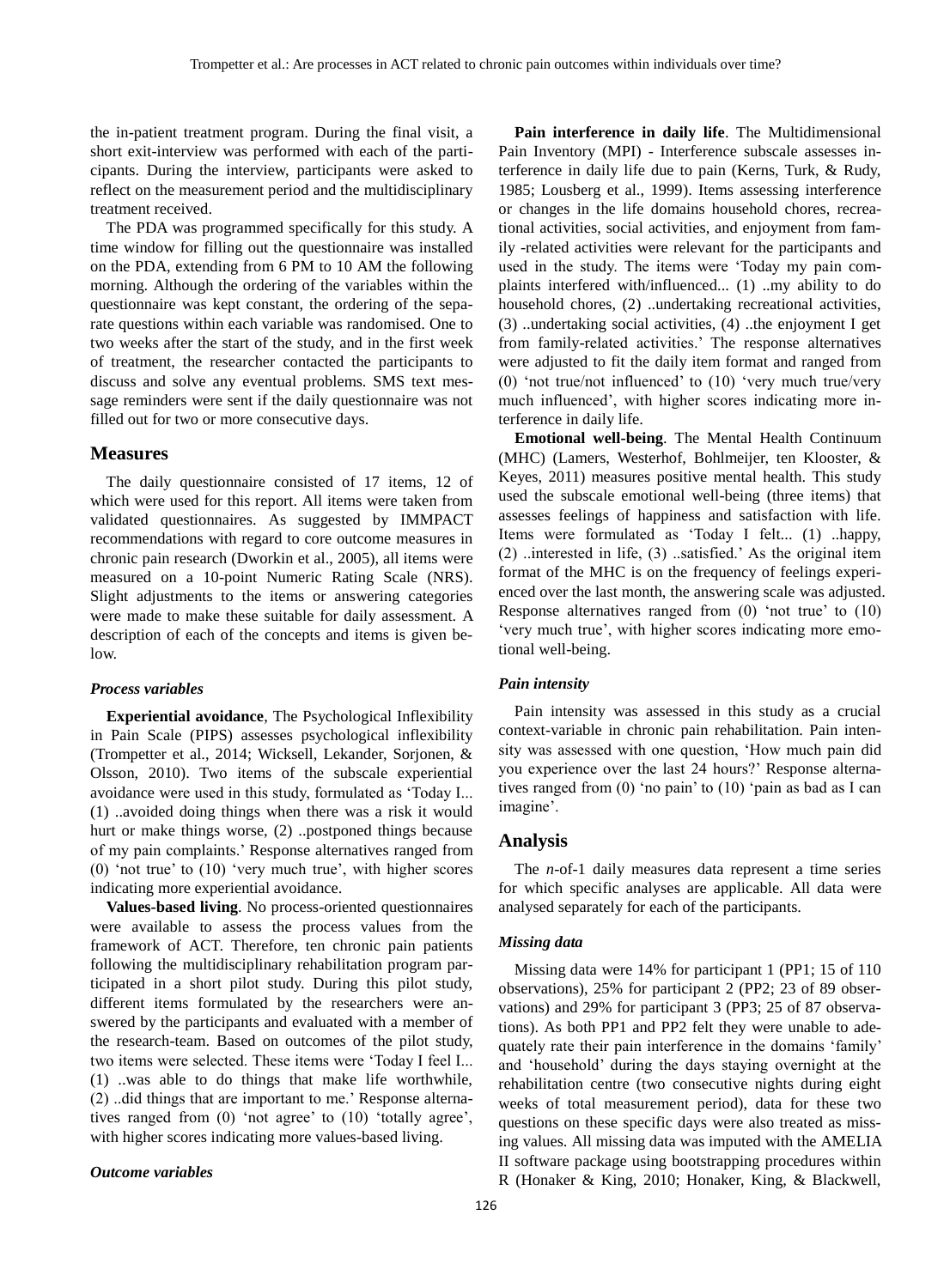2009). The AMELIA-II software programme applies multiple imputation of missing values taking into account the time-series nature of the data. As quite a large proportion of missing data had to be imputed for each participant, boundaries (0–10; range of response alternatives) were included in AMELIA-II to ensure more stable imputation. Multiple imputation produced five different datasets for each of the participants. Each of these datasets was used separately to perform all analyses. After performing the analyses, the results for each of the five datasets were combined – for example, for the cross-correlation between EA and emotional well-being – based on the point estimates' averages and standard errors (Hobbs et al., 2013; Rubin, 1987). The variance of the point estimate was calculated as the average of the estimated variances from within each completed data set, plus the sample variance in the point estimates across the data sets. This was multiplied by a factor that corrects for bias.

#### *Descriptives and autocorrelation*

SPSS 20.0 statistics was used to calculate descriptive statistics for the data. The different interference domains were analysed separately. This resulted in 40 data series per participant (four separate MPI-interference variables, emotional well-being, experiential avoidance, values-based living and pain intensity x five imputed datasets for each variable). For each participant, average means and standard deviations (over the five imputed datasets) for all variables can be found in Table 1. After graphically displaying the data series for visual inspection of variability over time, the SPSS Forecasting analysis tool was applied to assess serial dependency/autocorrelation in each of the data series. Intraindividual variability was present in all constructs in each of the participants. Outcomes of forecasting procedures were assessed to detect any significant time lags exceeding 95% confidence intervals. A maximum time lag of seven days was assessed.

#### *Relationships between processes and outcomes*

Further analysis was performed using the open source McKnight time series software package (McKnight, Mckean, & Huitema, 2000). This software package applies double bootstrapping procedures and is especially useful in analysing small sample time-series interventions in the behavioural sciences. The package is also very useful when assessing small numbers of data points in the total measurement period or one of the phases (baseline, intervention or follow-up) in the design and can account for deviations from normality often encountered in small samples.

The general model used to test the process-outcome relationships was  $Y = X * b + error$ , with the error following an autoregressive time series of order *p*. Full models were tested in which pain intensity, experiential avoidance and values were included simultaneously. This was done to assess the relationship of both ACT treatment processes beyond pain intensity. Also, three variables representing the value of these predictor variables the day before (-1) were included in the full model together with the first three predictors. This was done to assess if there were any carryover effects of pain intensity, experiential avoidance or values during consecutive days beyond the same day in predicting outcome variables. This resulted in 25 data series for each participant (one model for each of the five dependent variables x five imputed datasets).

A first-order autoregressive model was applied, taking into account lag 1 autocorrelation for each of the models assessed. Nevertheless, outcomes of SPSS Forecasting procedures indicated that a lag 2 relationship fitted the data better for two variables in two participants and a secondorder autoregressive model was applied in these instances. Taking into account a lag 1 or lag 2 autocorrelation correctly applied adjustments for autocorrelation in 80% - 90% of the data series for each participant.

#### *Check on intervention effects*

Before assessing the process-outcome relationship, we tested if there were intervention effects present on both processes and outcomes for each individual. Again, we used McKnight Time Series analyses procedures. The model applied was  $Y = XI * b1 + X2 * b2 + X3 * b3 + X4$ *\* b4 + error*. As recommended by McKnight, predictors included in the model were a constant  $(X1)$ , a time-variable (X2: measurement number, starting at 1, 2, 3 etc), a phase-variable (X3: 0 during baseline phase, 1 from start of intervention) and a slope-variable (X4: 0 during baseline, measurement number 1, 2, 3 etc during the intervention phase). Outcomes of this check revealed that there were no significant changes in any of the processes or outcomes over time or during the intervention for any of the individuals, indicating ineffective treatment.<sup>1</sup>

In addition to a check on intervention effects on the individual level, we checked if there were any aggregate interventions effects for the twelve attendees of the two six-member groups which our participants attended. Available data from standard test batteries at start and end of treatment during the intervention program were assessed. Paired sample *t*-tests (IBM SPSS Statistics 20) for the total group showed significant aggregate reductions in both pain interference in daily life as measured with the MPI, subscale pain interference in daily life,  $t(11) = 2.73$ ,  $p = .02$ , and psychological inflexibility as measured with the PIPS,  $t(11) = 4.26, p < .001.$ 

 $\overline{a}$ 

<sup>&</sup>lt;sup>1</sup> Outcomes regarding the check on intervention effects for individuals are not included in the article. Tables containing this information for each of the participants can be requested from the corresponding author.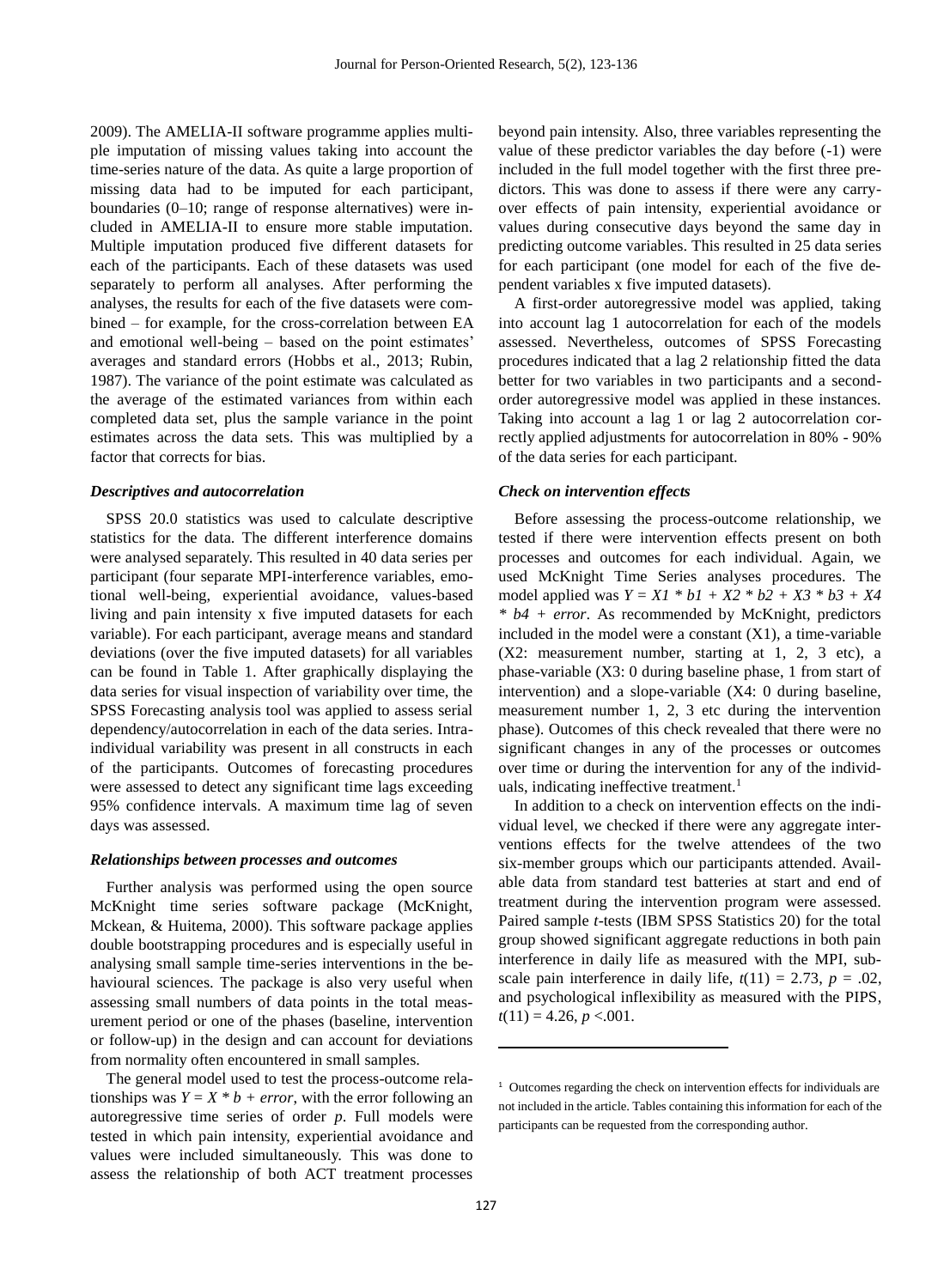| <b>Tavic 1. means and sumatra deviditions within matvianuts over time for an inree participants.</b> |                 |                 |                 |  |  |  |
|------------------------------------------------------------------------------------------------------|-----------------|-----------------|-----------------|--|--|--|
|                                                                                                      | PP <sub>1</sub> | PP <sub>2</sub> | PP <sub>3</sub> |  |  |  |
| $N$ measurements                                                                                     | 110             | 89              | 87              |  |  |  |
| <b>Outcome variables</b>                                                                             |                 |                 |                 |  |  |  |
| Pain interference domains (MPI)                                                                      |                 |                 |                 |  |  |  |
| Household                                                                                            | 6.19(1.33)      | 3.81(3.39)      | 3.98(2.12)      |  |  |  |
| Social activities                                                                                    | 2.02(2.13)      | 3.49(2.96)      | 4.59(2.13)      |  |  |  |
| Family                                                                                               | 3.55(1.81)      | 2.75(2.62)      | 4.94(2.21)      |  |  |  |
| Recreation                                                                                           | 6.10(1.44)      | 4.54(3.77)      | 4.69(1.89)      |  |  |  |
| Emotional Well-being (MHC)                                                                           | 6.29(1.01)      | 6.88(1.17)      | 6.97(0.99)      |  |  |  |
| <b>Process/context variables</b>                                                                     |                 |                 |                 |  |  |  |
| Pain avoidance                                                                                       | 4.49(1.65)      | 3.82(3.25)      | 3.83(2.05)      |  |  |  |
| Values-based living                                                                                  | 4.90(1.51)      | 6.35(1.80)      | 6.09(1.51)      |  |  |  |
| Pain intensity                                                                                       | 6.81(1.16)      | 6.34(1.97)      | 7.20(0.90)      |  |  |  |
|                                                                                                      |                 |                 |                 |  |  |  |

Table 1. *Means and standard deviations within individuals over time for all three participants*.

*Note: All variables were measured on a numeric rating scale ranging from 0 to 10.*

Table 2. *Relationships (unstandardized Beta estimates) between treatment processes and outcomes beyond pain intensity on concurrent and consecutive days for PP1.*

|                       | Pain Interference in daily life |                   |          |            | Emotional well-being |
|-----------------------|---------------------------------|-------------------|----------|------------|----------------------|
|                       | Household                       | Social activities | Family   | Recreation |                      |
| Constant              | $3.730*$                        | $-2.794$          | $-3.568$ | $4.833*$   | $6.466*$             |
| Pain intensity        | $.330*$                         | .148              | $.501*$  | $.384*$    | $-.190*$             |
| Pain intensity $(-1)$ | $-168$                          | $-.110$           | $-.131$  | $-.178$    | $-.051$              |
| Avoidance             | $.306*$                         | $.402*$           | $.550*$  | $.215*$    | $-.026$              |
| Avoidance $(-1)$      | .030                            | .201              | .120     | $-.013$    | $-.024$              |
| Values                | $-.127$                         | .223              | .075     | $-197*$    | $.344*$              |
| Values $(-1)$         | .095                            | .146              | $.249*$  | $-.015$    | $-.008$              |

*\* Significant effects based on 95% CIs* 

*Note: Outcomes shown are combined results from five multiple imputed datasets;* 

*(-1) = value for specific construct one day earlier (lag 1)*



*Note: Vertical dotted line marks start of treatment phase*

*Figure 2:* Variability over time for PP2 in pain avoidance and values-based living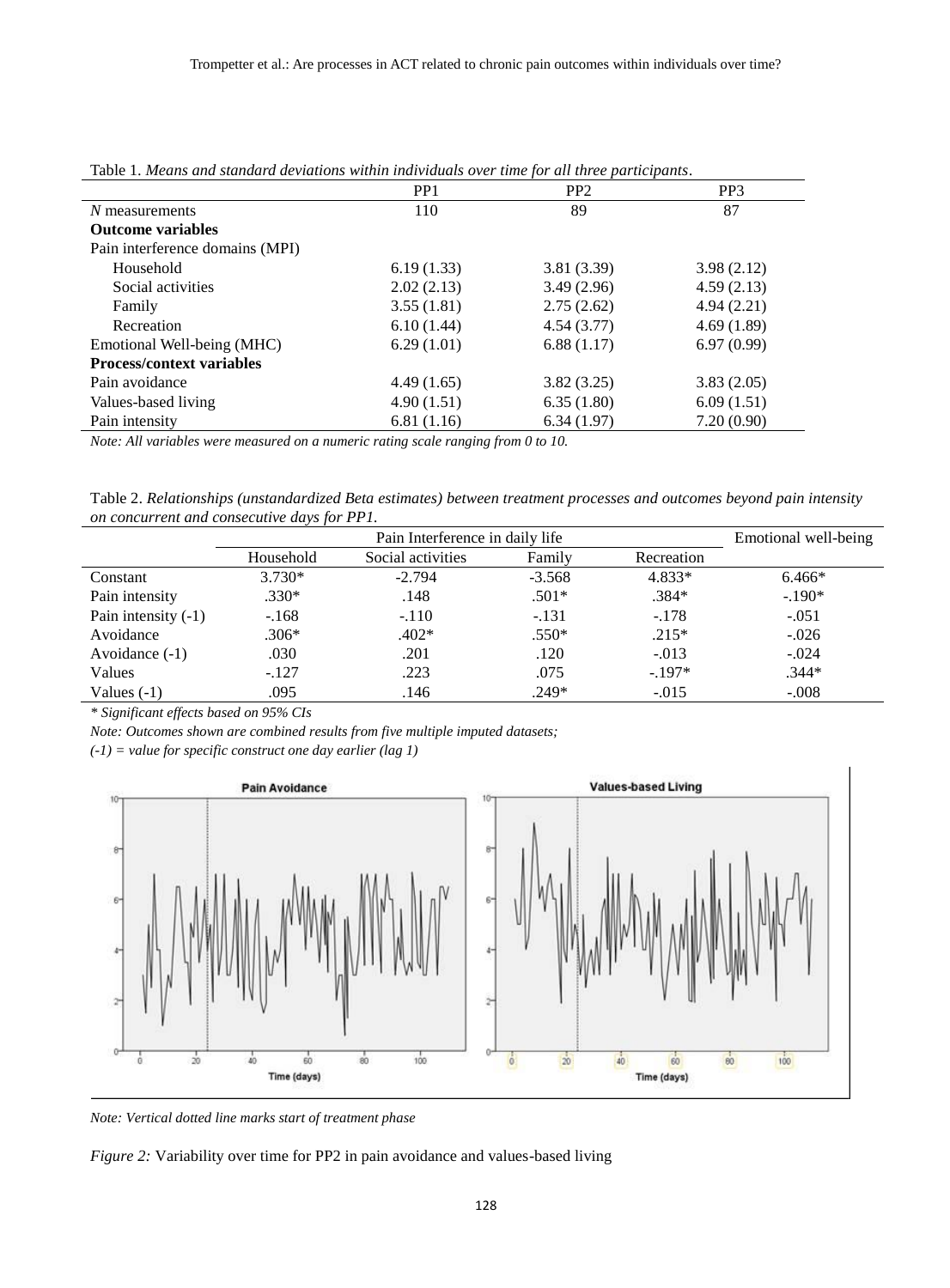| $\frac{1}{2}$ . The set of the correct correct control to the set of $\frac{1}{2}$ . The set of $\frac{1}{2}$ |                                 |                   |         |            |                      |
|---------------------------------------------------------------------------------------------------------------|---------------------------------|-------------------|---------|------------|----------------------|
|                                                                                                               | Pain Interference in daily life |                   |         |            | Emotional well-being |
|                                                                                                               | Household                       | Social activities | Family  | Recreation |                      |
| Constant                                                                                                      | $8.54*$                         | 5.549*            | .687    | 1.230      | $7.184*$             |
| Pain intensity                                                                                                | $-.005$                         | .214              | 214     | $.369*$    | $-.033$              |
| Pain intensity $(-1)$                                                                                         | $-.037$                         | .010              | .180    | .076       | $-.078$              |
| Avoidance                                                                                                     | .158                            | .115              | $-.136$ | $.237*$    | $-.054$              |
| Avoidance $(-1)$                                                                                              | $-.049$                         | .000              | $-.134$ | $-.037$    | $-.026$              |
| Values                                                                                                        | $-.794*$                        | $-.364$           | .203    | $-.048$    | .133                 |
| Values $(-1)$                                                                                                 | .025                            | $-.116$           | $-.131$ | .003       | $-.023$              |

Table 3. *Relationships (unstandardized Beta estimates) between treatment processes and outcomes beyond pain intensity on concurrent and consecutive days for PP2.* 

*\* Significant effects based on 95% CIs* 

*Note: Outcomes shown are combined results from five multiple imputed datasets;* 

*(-1) = value for specific construct one day earlier (lag 1)*



*Note: Vertical dotted line marks start of treatment phase*



| Table 4. Relationships (unstandardized Beta estimates) between treatment processes and outcomes beyond pain intensity |  |
|-----------------------------------------------------------------------------------------------------------------------|--|
| on concurrent and consecutive days for PP3.                                                                           |  |

|                       | . .<br>Pain Interference in daily life |                   |          |            | Emotional well-being |
|-----------------------|----------------------------------------|-------------------|----------|------------|----------------------|
|                       | Household                              | Social activities | Family   | Recreation |                      |
| Constant              | 12.004*                                | $7.249*$          | $4.554*$ | $6.297*$   | $5.423*$             |
| Pain intensity        | $-.226$                                | $-.056$           | $1.173*$ | .148       | $-.040$              |
| Pain intensity $(-1)$ | $-.262$                                | .207              | $-.291$  | .029       | $-.108$              |
| Avoidance             | $.249*$                                | .032              | $-.013$  | $.338*$    | $-.025$              |
| Avoidance $(-1)$      | $-.098$                                | .134              | $-.075$  | .011       | $-.007$              |
| Values                | $-.388*$                               | $-.619*$          | $-.722*$ | $-456*$    | $.379*$              |
| Values $(-1)$         | $-.462*$                               | $-.088$           | $-.202$  | $-.272*$   | 068                  |

*\* Significant effects based on 95% CIs* 

*Note: Outcomes shown are combined results from five multiple imputed datasets;* 

*(-1) = value for specific construct one day earlier (lag 1)*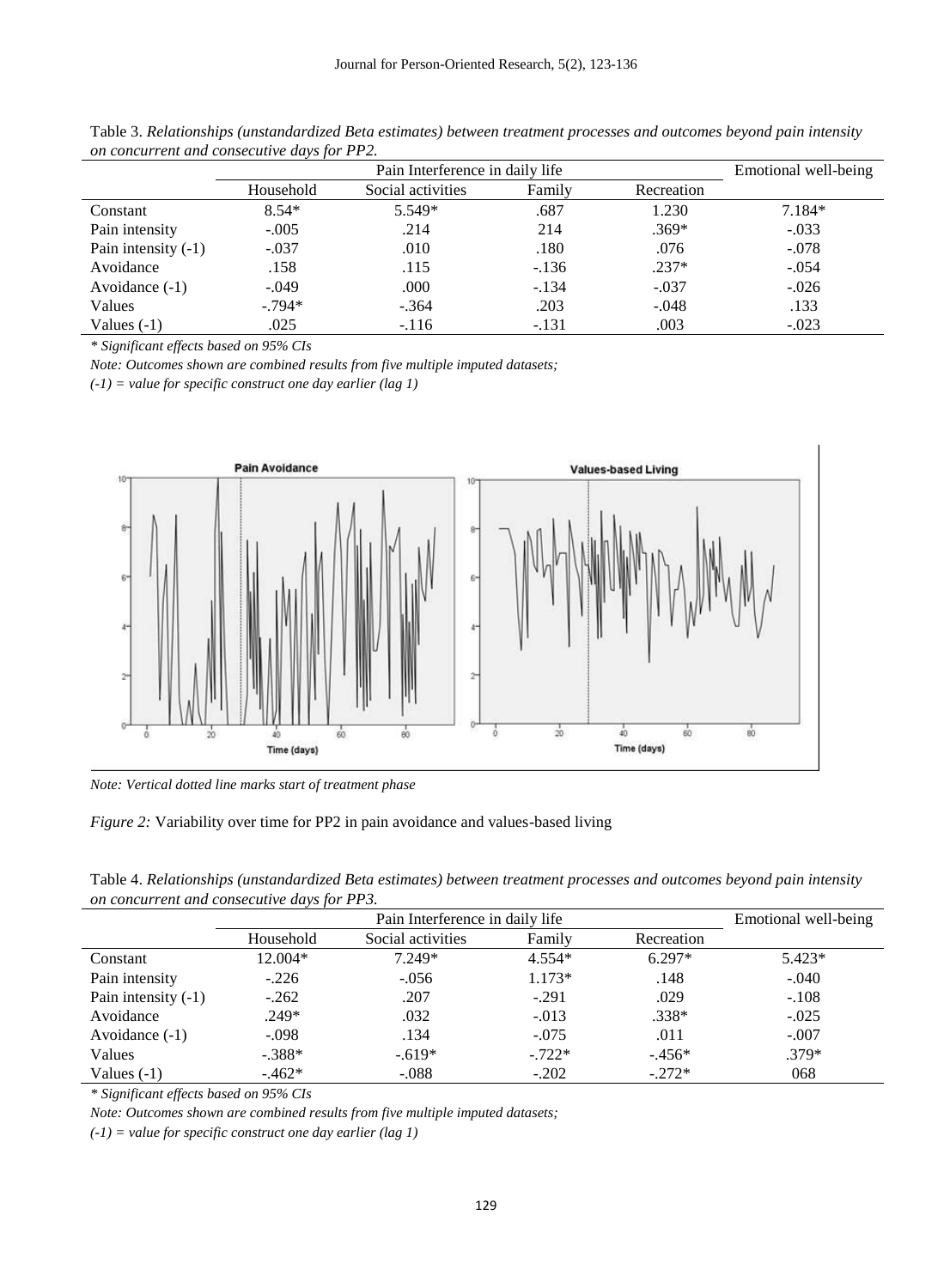

*Note: Vertical dotted line marks start of treatment phase*

*Figure 3*: Variability over time for PP3 in pain avoidance and values-based living

## **Results**

# **PP1**

PP1 was a 22-year old female. She lived together with a partner, had one child and was pregnant with her second child during the study. Her educational level was medium (received 12-16 years of education). PP1 did not work outside home but was responsible for all household and family caretaking activities. She was diagnosed with fibromyalgia. Her current complaints started one to two years ago during pregnancy.

Variability over time in experiential avoidance and values-based living are displayed in Figure 1. Descriptive statistics (Table 1) showed that the scores for both experiential avoidance  $(M = 4.49, SD = 1.65)$  and values-based living  $(M = 4.90, SD = 1.51)$  on average approached the median of the response alternatives. The highest interference in daily life due to pain was experienced in the domains of 'recreation' and 'household activities'  $(M = 6.19$ ,  $SD = 1.33$ ;  $M = 6.10$ ,  $SD = 1.44$  respectively). Almost no interference was experienced in 'social activities' (*M* = 2.02,  $SD = 2.13$ ). In addition to pain intensity, emotional well-being scores were relatively high compared to other variables and the most stable over time ( $M = 6.29$ ,  $SD =$ 1.01).

As seen in Table 2, experiential avoidance and values-based living showed significant relationships over time beyond pain intensity with various pain interference domains and emotional well-being. Pain avoidance was related to all four pain interference outcomes, ranging from *b*

 $= .215$  (domain 'recreation') to  $b = .550$  (domain 'family'), but not to emotional well-being. Values-based living was related to emotional well-being and the domain 'recreation'  $(b = -197)$ , but not to the other interference domains. Both process variables were simultaneously related to one outcome variable, the pain interference domain 'recreation'.

Only one significant relationship existed between ACT-processes measured one day earlier and any of the outcome variables. Values-based living one day earlier was positively related – and thus in a different direction than hypothesized - to pain interference in the domain 'family'  $(b = .249)$ . Overall, however, the presence of same-day correlations between process- and outcome variables confirmed our hypothesis for this participant.

# **PP2**

PP2 was a 23-year old, married female, with one child. Her educational level was medium (12-16 years of education). PP2 in general worked outside home on a part-time basis, but not during the weeks before, during and after following the multidisciplinary treatment program. She was recently retrained by her employer because of her pain complaints. PP2 was primarily responsible for household and family caretaking activities. She was diagnosed with low back complaints after hernia and subsequent failed surgery. Her current complaints started a few years ago with the onset of the hernia.

Variability over time in experiential avoidance and values-based living is displayed in Figure 2. Descriptive statistics (Table 1) showed that the experiential avoidance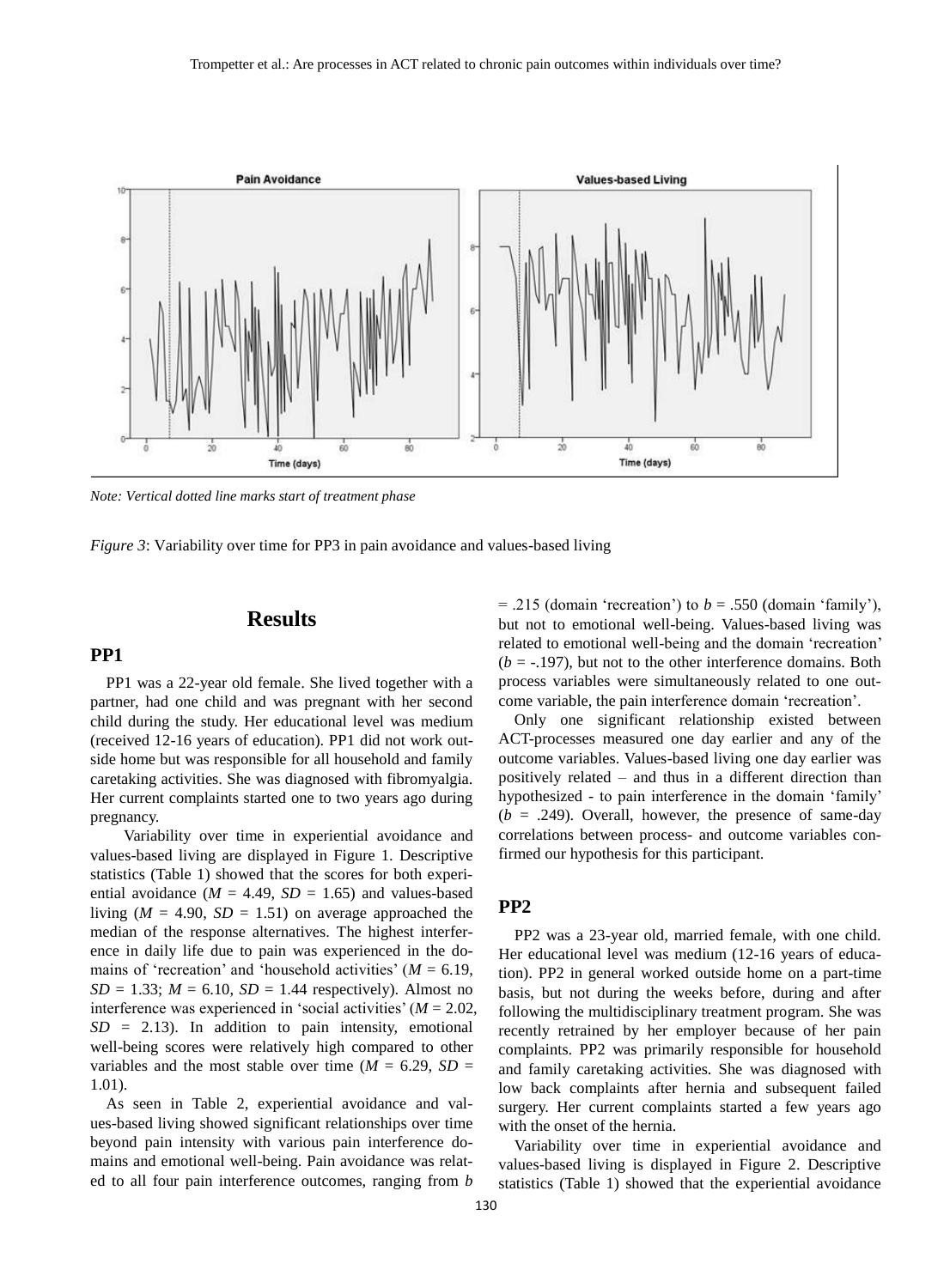scores were on average below the median score on the scale, but quite unstable over time ( $M = 3.82$ ,  $SD = 3.25$ ). Scores on values-based living were more stable than scores on experiential avoidance ( $M = 6.35$ ,  $SD = 1.80$ ). As for experiential avoidance, mean scores for interference in daily life domains were below the median of the response alternatives, with the least interference in the domain 'family' (*M*  $= 2.75$ , *SD*  $= 2.62$ ). Again, variability in the pain interference domains seemed relatively high. In addition to pain intensity, emotional well-being scores were relatively high compared to other variables and the most stable over time  $(M = 6.88, SD = 1.17).$ 

As seen in Table 3, experiential avoidance and values-based living showed few significant relationships over time beyond pain intensity with various pain interference domains and emotional well-being. Experiential avoidance was related to the pain interference domain 'recreation' (*b* = .237). Values-based living was also related to one of five pain interference domains, 'household' (*b* = -.794). None of the process variables were related simultaneously to any of the outcome variables. There were no further relationship between any of the predictor variables or pain intensity and each of the five outcome variables. As there was no simultaneous relationship of experiential avoidance and values-based living with any of the outcome variables, our hypothesis was disconfirmed for this participant.

# **PP3**

PP3 was a 32-year old, married female, with two children. Her educational level was high (> 18 years of education). Prior to start of the study she lost her full-time job in which she was very ambitious. She was now responsible for household and family caretaking activities, and explored how to realize her work ambitions more realistically in the future. She was diagnosed with low back complaints that started approximately one to two years ago during pregnancy with her second child.

Variability over time in experiential avoidance and values-based living are displayed in Figure 3. Descriptive statistics (Table 1) showed that the average experiential avoidance scores were below median  $(M = 3.83, SD = 2.05)$ , and that average values-based living scores over time were above median ( $M = 6.09$ , sd = 1.51). The mean scores for the four pain interference domains were relatively similar and all approached the median of the response alternatives. The highest pain interference was experienced in the domain 'family' ( $M = 4.94$ ,  $SD = 2.21$ ). Both pain intensity and emotional well-being scores were relatively high compared to other variables and the most stable over time (pain intensity,  $M = 7.20$ ,  $SD = 0.90$ , emotional well-being  $M =$  $6.97, SD = 0.99$ ).

As seen in Table 4, experiential avoidance and valuesbased living showed significant relationships over time beyond pain intensity with various pain interference domains and emotional well-being. Experiential avoidance

was significantly related to both the interference domains 'household' ( $b = .429$ ) and 'recreation' ( $b = .338$ ), but not to emotional well-being. Furthermore, values-based living was related to each of the dependent variables, ranging from  $b = .379$  (emotional well-being) to  $b = .722$  (the pain interference domain 'family'). Both process variables were simultaneously related to two pain interference domains ('household' and 'recreation'). Significant relationships were also present between the interference domains 'household' and 'recreation' and values-based living scores one day earlier beyond the values-based living scores on the current day. Overall, these outcomes confirmed our hypothesis for this participant.

# **Discussion**

This study examined the unfolding and natural history of the processes experiential avoidance and values-based living from the framework of Acceptance & Commitment Therapy (ACT) (Hayes et al., 2011), and the relationship between these processes and outcomes over time (pain interference and emotional well-being) within individuals experiencing chronic pain. Intra-individual variability was present in all constructs in each of the participants. This enabled us to explore whether individuals high (or low) in experiential avoidance and values-based living on a certain day were also high (or low) in pain interference in daily life and emotional well-being on these, or consecutive, days. In accordance with our central hypothesis, the results showed that experiential avoidance and values-based living as key components of psychological flexibility were simultaneously associated with at least one out of four pain interference domains or emotional well-being in two out of three participants. This is consistent with predictions from ACT theory. The findings corroborate and elaborate on outcomes from previous between-subject group studies that suggest that ACT processes are related to chronic pain outcomes and that these processes are able to function as working mechanisms of treatment change (e.g. McCracken & Eccleston, 2005; McCracken & Gutiérrez-Martínez, 2011; Wicksell, Olsson, et al., 2010).

Importantly, however, the ACT processes were only related to chronic pain outcomes on concurrent days. Significant temporal, time-shifted relationships in the hypothesized direction between processes measured one day earlier and pain outcome variables were largely non-existent. Such temporal precedence of change in processes before outcomes is a necessary condition to establish mediation and working mechanisms of change (MacKinnon, Fairchild & Fritz, 2007). Despite the fact that the included constructs and their expected causal relationships were derived from theory, the analytic outcomes do not enable us to draw conclusions regarding the causality of the relationship between the measured constructs. One alternative explanation for our findings is that changes in pain interference and emotional well-being, due to some other factors (e.g., positive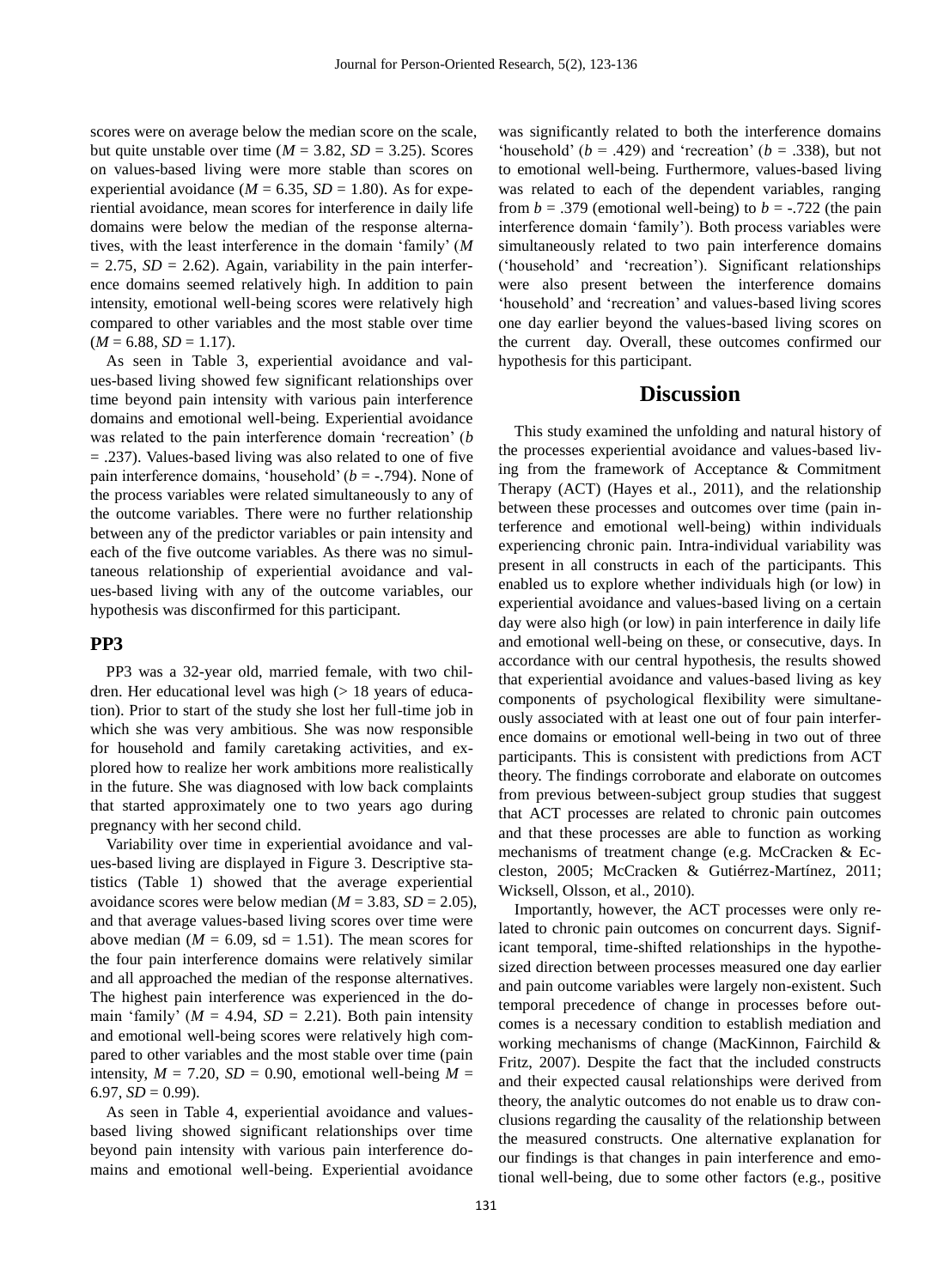or negative life events) were the actual drivers of consequential changes in aspects of psychological flexibility. As an example, it might be that a decrease in pain interference in daily life, due to positive life events, fueled the experience of higher values-based living and less experiential avoidance in PP3.

Another alternative explanation lies in the fact that a certain degree of conceptual and measurement overlap probably existed between the included constructs and their operationalizations. This is reflected, for example, by the operationalized wordings in items to measure experiential avoidance (e.g., "avoided doing things" or "postponed things" because of pain complaints, or fear that it might hurt) and some of the items to measure pain interference in daily life (e.g., "Today my pain complaints interfered with…"). The possibility cannot be excluded that correlations between experiential avoidance and pain interference may have been influenced by conceptual overlaps in the measures used.

Overall, these issues make it difficult to draw definitive conclusions regarding causality. We hypothesize that temporal, more stable relationships can be formed during effective ACT treatment and subsequently represent internalization of ACT principles. Future research should further assess the variation between individuals in temporal relationships and implications thereof. In this context, it might be the case that pain interference and emotional well-being (especially its affective facets) fluctuate within days, at a higher variability rate than currently assessed. Future research should therefore consider to implement a higher measurement frequency than the currently used daily measurements to be able to grasp time-shifted effects between our processes and outcomes of interest.

We build on previous findings in two ways due to the within-person orientation of this study. First of all, the applicability of ACT theory at the level of the individual was disconfirmed for one of the participants. This implies that ACT may not be a suitable treatment modality for everyone. Furthermore, it implies that conclusions on the group level as often made in group studies, such as randomized controlled trials or tests of theory (McDonald et al., 2017), do not apply uniformly to each individual within that group. Researchers have recognized that average effects mask large changes for some patients and little or none for others (Williams et al., 2013). This is especially the case in the area of chronic pain, where aggregate treatment effects are often modest and inconsistent, and treatment is not effective for everyone (McCracken & Turk, 2002; Turk et al., 2011; Williams et al., 2013).

The finding that the multidisciplinary ACT-based treatment program that our participants followed did not bring about any significant changes within each individuals' functioning over time, also indicate that the picture regarding the effectiveness and working mechanisms of chronic pain treatment is perhaps even more difficult to entangle on the individual level than acknowledged previously. The findings imply that, although theoretically ACT could have brought about changes in two participants by targeting change in experiential avoidance and values-based living, the intervention still failed to improve and stabilize both processes and outcomes. For these participants, factors such as non-compliance with therapeutic recommendations during treatment and deliverance of treatment by inexperienced staff could have interfered with possible treatment effects (Turk & Rudy, 1991; Williams et al., 2013). In this study, deliverance of treatment by ineffective staff does not seem to be a significant intervening factor. This is indicated by the presence of aggregate improvement for the total group of participants with whom our study participants attended treatment. These aggregate improvements resonate with consistently reported positive effects of ACT for chronic pain outcomes (Hann & McCracken, 2014; Veehof et al., 2016). On the other hand, the exit-interviews held with each of the participants revealed possible non-compliance with therapeutic recommendations during treatment. In each of the exit-interviews, participants spontaneously revealed that they had not followed the recommendations made by at least one of the professional disciplines involved in the treatment program.

Additionally, we showed that predictions from ACT theory are testable not only between individuals but also within individuals. Although the transfer from group level conclusions to the individual level is very often implicitly assumed in psychology, the statistical and methodological conditions necessary to justify this assumption are often not met (Molenaar, 2004; Molenaar & Campbell, 2009). As the level of the individual is the level where change is theoretically described and assumed in ACT and many other psychological theories (Hayes et al., 2011), research within individuals is necessary to properly address research questions regarding treatment effectiveness and working mechanisms of treatment. Our study showed that the n-of-1 design is an appropriate, useful and feasible method to test clinical theory and assess the natural history of relationships between treatment processes and outcomes within individuals, as also shown by Hobbs and colleagues (2013; McDonald et al., 2017). The use of n-of-1 designs can have practical relevance for science practitioners. N-of-1 designs can be implemented relatively easy in practice in contrast to other research designs. It enables a therapist to track the (timing of) effectiveness of their interventions within and between individuals. It also enables a therapist to track patients during an observation period or during intervention (components), and can inform decisions to change the intervention content or offer different intervention based on these results. In our experience, outcomes of n-of-1 design can also be used as an intervention itself as the results can function as input for therapy sessions.

Finally, several findings deserve a short discussion. As expected, pain intensity was consistently related to chronic pain outcomes in only one of three participants (PP1). In all three participants, experiential avoidance and values-based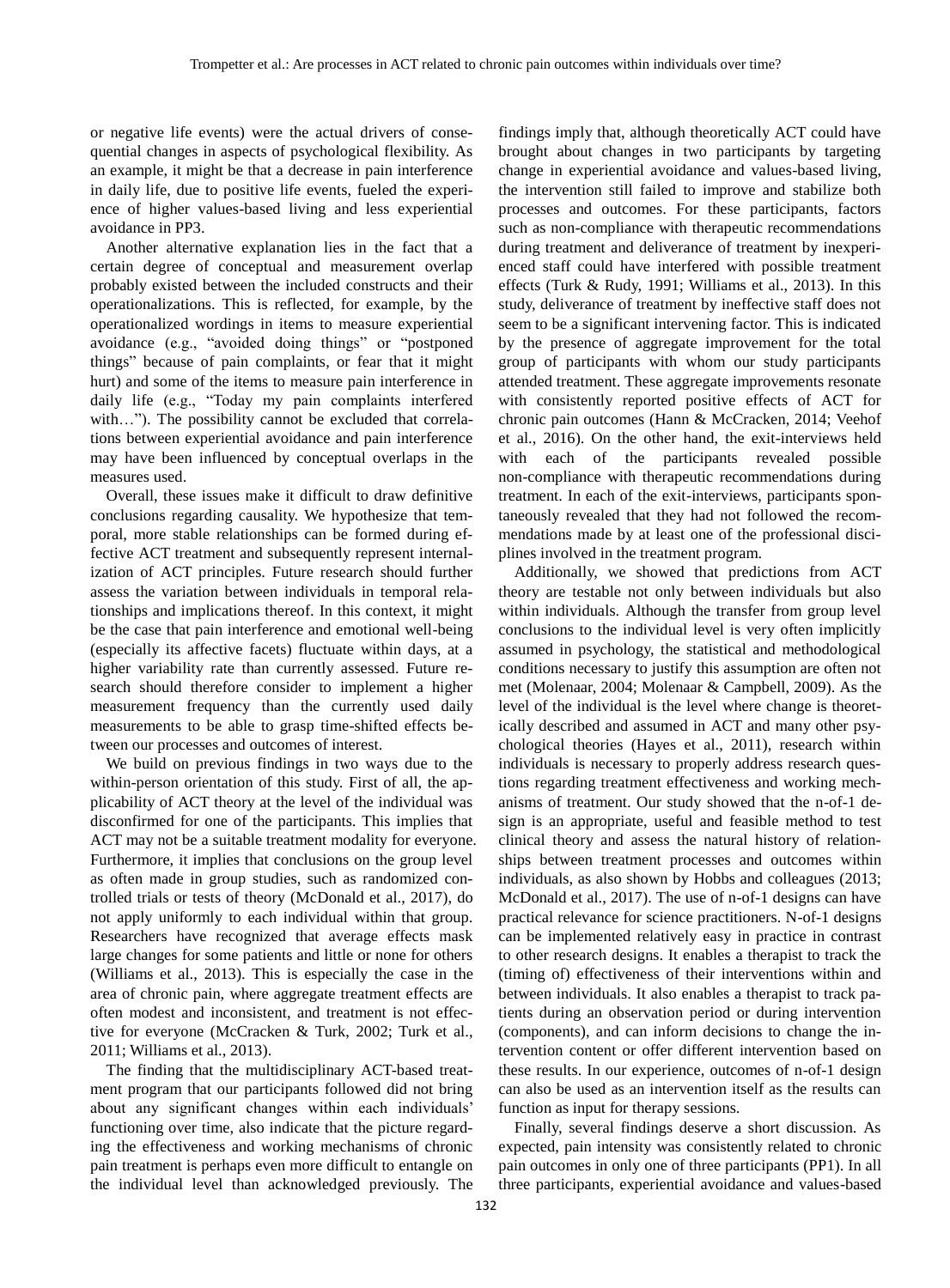living seem at least equally or even more important in association to chronic pain outcomes. This corroborates findings from existing within- and between-subject studies (e.g. McCracken and Gutiérrez-Martínez, 2011; Quinn et al., 2013; Viane et al., 2003; Vowles et al., 2007). The findings also corroborate ACT theory and other theories acknowledging that the chronic pain experience is not only related to and influenced by pain intensity, but is a complex interplay between physical, emotional and social factors (Gatchel et al., 2007; Hayes et al., 2006). Second, experiential avoidance was not associated with emotional well-being in any of the three participants, while values-based living was. This suggests that each of the ACT-processes might have differential effects on separate chronic pain outcomes. The findings makes sense as  $-$  in comparison to CBT - ACT is well aligned with positive mental health outcomes (such as emotional well-being) through its exact focus on the ability to perform behavior in alignment with personal values despite persistent pain (Fledderus et al., 2012; McCracken and Vowles, 2014).

There are some limitations to this study and implications for future research. Although the *n*-of-1 design has proven to be a useful design to explore the within-subject level of behaviour change in detail, generalization from outcomes of *n-*of-1 studies to the larger chronic pain population is not possible (Barlow et al., 2009). Furthermore, as applied here the *n*-of-1 design was an observational design. Although the use of the design heightened the ecological validity of our study, each of our participants experienced a significant life-event during the measurement period (pregnancy and moving house) that probably influenced our measurements. In general, other designs and methodologies should be used together with, or as a follow up on, the *n*-of-1 design. We propose the use of multilevel models that can account for variance both within and between individuals. Another limitation was the amount of missing data in our study for two out of three participants. The fact that patients received a separate device for data collection may have increased the percentage of missing data. To adequately deal with the relatively high amount of missing data we explicitly chose to use a program for multiple imputation of missing data especially suitable for time series data (Amelia II, Honaker et al., 2009). The inclusion of boundaries was necessary to produce robust data where the large majority of datasets underlying the aggregated datasets resulted in similar, reproducible conclusions regarding (non)significance. An alternative route to robust data imputation for future *n*-of-1 trials would be to increase the number of imputations to match the percentage of missing data (e.g., 29 imputations for 29% of missing data) (White, Royston & Wood, 2011). We finally suggest that future research focuses on both the aggregate and individual level in larger-*N* studies when testing the applicability and effectiveness of ACT (Johnston & Johnston, 2013). Such studies could replicate our exploratory findings and further unravel subsequent, related research questions focusing on working mechanisms of

treatment change within individuals for whom ACT was effective, but also on further unraveling differences in within-subject and between-subject variance in chronic pain patients for whom ACT was ineffective.

Overall, this study was the first to test ACT theory by studying within-person processes in individuals experiencing chronic pain. We also showed the feasibility and utility of the *n*-of-1 design - and probably other within-subject designs - to assess the unfolding, natural history and relationship between important treatment processes and outcomes over time. Assessing research questions related to our study aim on the individual level can help to generate more knowledge on the effectiveness and specific working mechanisms of ACT and other cognitive behavioural therapies. Hopefully, effectiveness, efficiency and fit of chronic pain treatment to the individual can thereby be enhanced in the future.

## **Author contributions**

HT designed the study, organized the data collection, carried out the statistical analyses and drafted the first version of the manuscript. DJ and MJ supervised the statistical analyses and were actively involved in writing and revising the manuscript. MVH and KS designed the study and were actively involved in writing and revising the manuscript. All authors read and approved the final manuscript.

## **Acknowledgements**

The authors would like to thank the European Health Psychology Society for providing a grant that enabled the collaboration of the co-authors for this article.

# **Declaration of interests**

The authors declare that there is no conflict of interest.

# **Action editor**

Evelien Snippe served as action editor for this article.

# **References**

- Arch, J. J., Wolitzky-Taylor, K. B., Eifert, G. H., & Craske, M. G. (2012). Longitudinal treatment mediation of traditional cognitive behavioral therapy and acceptance and commitment therapy for anxiety disorders. *Behaviour Research and Therapy, 50*(7-8), 469–78. https://doi.org/10.1016/j.brat.2012.04.007
- Barlow, D. H., Nock, M., & Hersen, M. (2009). *Single-case experimental designs.* (A. & Bacon, Ed.) (3rd ed.). New York.
- Borckardt, J. J., Nash, M. R., Murphy, M. D., Moore, M., Shaw, D., & O'Neil, P. (2008). Clinical practice as natural laboratory for psychotherapy research: a guide to case-based time-series analysis. *American Psychologist, 63*(2), 77–95. https://doi.org/10.1037/0003-066X.63.2.77
- Borsboom, D., Mellenbergh, G. J., & van Heerden, J. (2003). The theoretical status of latent variables. *Psychological Review, 110*(2), 203–219. https://doi.org/10.1037/0033-295X.110.2.203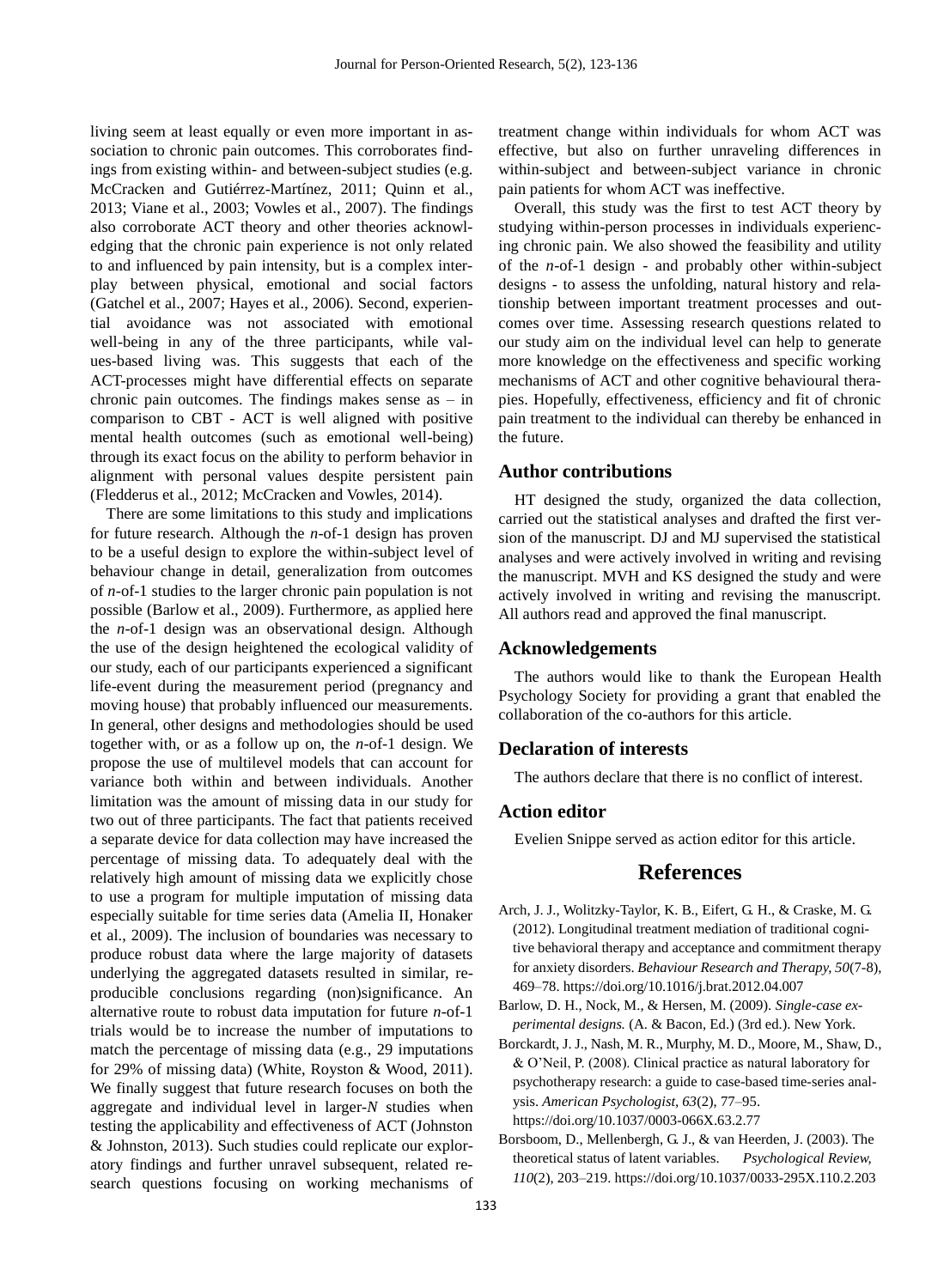Chambless, D. L., & Hollon, S. D. (1998). Defining empirically supported therapies. *Journal of Consulting and Clinical Psychology, 66*(1), 7. https://doi.org/10.1037//0022-006x.66.1.7

Craig, P., Dieppe, P., Macintyre, S., Michie, S., Nazareth, I., & Petticrew, M. (2008). Developing and evaluating complex interventions: the new Medical Research Council guidance. *British Medical Journal, 337*, 979–983. https://doi.org/10.1136/bmj.a1655

Curran, P. J., & Bauer, D. J. (2011). The disaggregation of within-person and between-person effects in longitudinal models of change. *Annual Review of Psychology, 62*, 583-619. https://doi.org/10.1146/annurev.psych.093008.100356

Davidson, K. W., Goldstein, M., Kaplan, R. M., G, K. P., Knatterud, G. L., Orleans, C. T., Spring, B., et al. (2003). Evidence-based behavioural medicine: what is it and how do we achieve it? *Annals of Behavioural Medicine, 26*, 161–171. https://doi.org/10.1207/S15324796ABM2603\_01

Dworkin, R. H., Turk, D. C., Farrar, J. T., Haythornthwaite, J. a, Jensen, M. P., Katz, N. P., Kerns, R. D., et al. (2005). Core outcome measures for chronic pain clinical trials: IMMPACT recommendations. *Pain, 113*(1-2), 9–19. https://doi.org/10.1016/j.pain.2004.09.012

Elliott, R. (2010). Psychotherapy change process research: realizing the promise. *Psychotherapy Research, 20*(2), 123–35. https://doi.org/10.1080/10503300903470743

Fledderus, M., Bohlmeijer, E. T., Pieterse, M. E., & Schreurs, K. M. G. (2012). Acceptance and commitment therapy as guided self-help for psychological distress and positive mental health: a randomized controlled trial. *Psychological Medicine, 42*(3), 485–95. https://doi.org/10.1017/S0033291711001206

Forman, E. M., Chapman, J. E., Herbert, J. D., Goetter, E. M., Yuen, E. K., & Moitra, E. (2012). Using session-by-session measurement to compare mechanisms of action for Acceptance and Commitment Therapy and Cognitive Therapy. *Behavior Therapy, 43,* 341–354.

Gatchel, R. J., Peng, Y. B., Peters, M. L., Fuchs, P. N., & Turk, D. C. (2007). The biopsychosocial approach to chronic pain: scientific advances and future directions. *Psychological Bulletin, 133*(4), 581–624. https://doi.org/10.1037/0033-2909.133.4.581

Hadert, A., & Quinn, F. (2008). The individual in research: experimental single-case studies. *Health Psychology Update, 17*(1), 20.

Hann, K.E., & McCracken, L.M. (2014). A systematic review of randomized controlled trials of Acceptance and Commitment Therapy for adults with chronic pain: Outcome domains, design quality, and efficacy. *Journal of Contextual Behavioral Science, 3,* 217–227.

Hayes, S. C., Luoma, J. B., Bond, F. W., Masuda, A., & Lillis, J. (2006). Acceptance and commitment therapy: model, processes and outcomes. *Behaviour Research and Therapy, 44*(1), 1–25. https://doi.org/10.1016/j.brat.2005.06.006

Hayes, S. C., Strosahl, K., & Wilson, K. G. (2011). *Acceptance & Commitment Therapy: An experiential approach to behavior change.* (2nd. ed.). Guilford Press.

Hayes, S. C., Strosahl, K., Wilson, K. G., Bissett, R. T., Pistorello, J., Polusny, M. A., Dykstra, T. A., et al. (2004). Measuring experiential avoidance: A preliminary test of a working model. *The Psychological Record, 54*, 553–578.

Hobbs, N., Dixon, D., Johnston, M., & Howie, K. (2013). Can the theory of planned behaviour predict the physical activity behaviour of individuals? *Psychology & Health, 28*(3), 234–49. https://doi.org/10.1080/08870446.2012.716838

Honaker, J., & King, G. (2010). What to Do about Missing Values in Time-Series Cross-Section Data. *American Journal of Political Science, 54*(2), 561–581.

https://doi.org/10.1111/j.1540-5907.2010.00447.x

Honaker, J., King, G., & Blackwell, M. (2009). Amelia II: A program for missing data (Version 1.2–13) [software].

Johnston, D. W., & Johnston, M. (2013). Useful theories should apply to individuals. *British Journal of Health Psychology,* 1–5. https://doi.org/10.1111/bjhp.12049

Kazdin, A. E. (2009). Understanding how and why psychotherapy leads to change. *Psychotherapy Research, 19*(4-5), 418–28. https://doi.org/10.1080/10503300802448899

Kerns, R. D., Turk, D. C., & Rudy, T. E. (1985). The West Haven-Yale Multidimensional Pain Inventory (WHYMPI). *Pain, 23*(4), 345–56. https://doi.org/10.1016/0304-3959(85)90004-1

Kraemer, H. C., Wilson, G. T., Fairburn, C. G., & Agras, W. S. (2002). Mediators and moderators of treatment effects in randomized clinical trials. *Archives of General Psychiatry, 59*(10), 877–83. https://doi.org/10.1001/archpsyc.59.10.877

Lamers, S. M. A., Westerhof, G. J., Bohlmeijer, E. T., ten Klooster, P. M., & Keyes, C. L. M. (2011). Evaluating the psychometric properties of the Mental Health Continuum-Short Form (MHC-SF). *Journal of Clinical Psychology, 67*(1), 99–110. https://doi.org/10.1002/jclp.20741

Lousberg, R., Van Breukelen, G. J., Groenman, N. H., Schmidt, a J., Arntz, a, & Winter, F. a. (1999). Psychometric properties of the Multidimensional Pain Inventory, Dutch language version (MPI-DLV). *Behaviour Research and Therapy, 37*(2), 167–82. https://doi.org/10.1016/S0005-7967(98)00137-5

MacKinnon, D. P. Fairchild, A. J., & Fritz, M. S. (2007). Mediation analysis. *Annual Review in Psychology, 58*, 593. https://doi.org/10.1146/annurev.psych.58.110405.085542

McCracken, L. M., & Eccleston, C. (2005). A prospective study of acceptance of pain and patient functioning with chronic pain. *Pain, 118*(1-2), 164–9.

https://doi.org/10.1016/j.pain.2005.08.015

McCracken, L. M., & Gutiérrez-Martínez, O. (2011). Processes of change in psychological flexibility in an interdisciplinary group-based treatment for chronic pain based on Acceptance and Commitment Therapy. *Behaviour Research and Therapy, 49*(4), 267–74. https://doi.org/10.1016/j.brat.2011.02.004

McCracken, L. M., & Turk, D. C. (2002). Behavioral and cognitive-behavioral treatment for chronic pain: outcome, predictors of outcome, and treatment process. *Spine*, *27*(22), 2564–73. https://doi.org/10.1097/01.BRS.0000032130.45175.66

McCracken, L. M., and Vowles, K. E. (2014). Acceptance and Commitment Therapy and Mindfulness for chronic pain. *American Psychologist, 69*, 178–187. https://doi.org/10.1037/a0035623.

McCracken, L. M., Vowles, K. E., & Eccleston, C. (2005). Ac-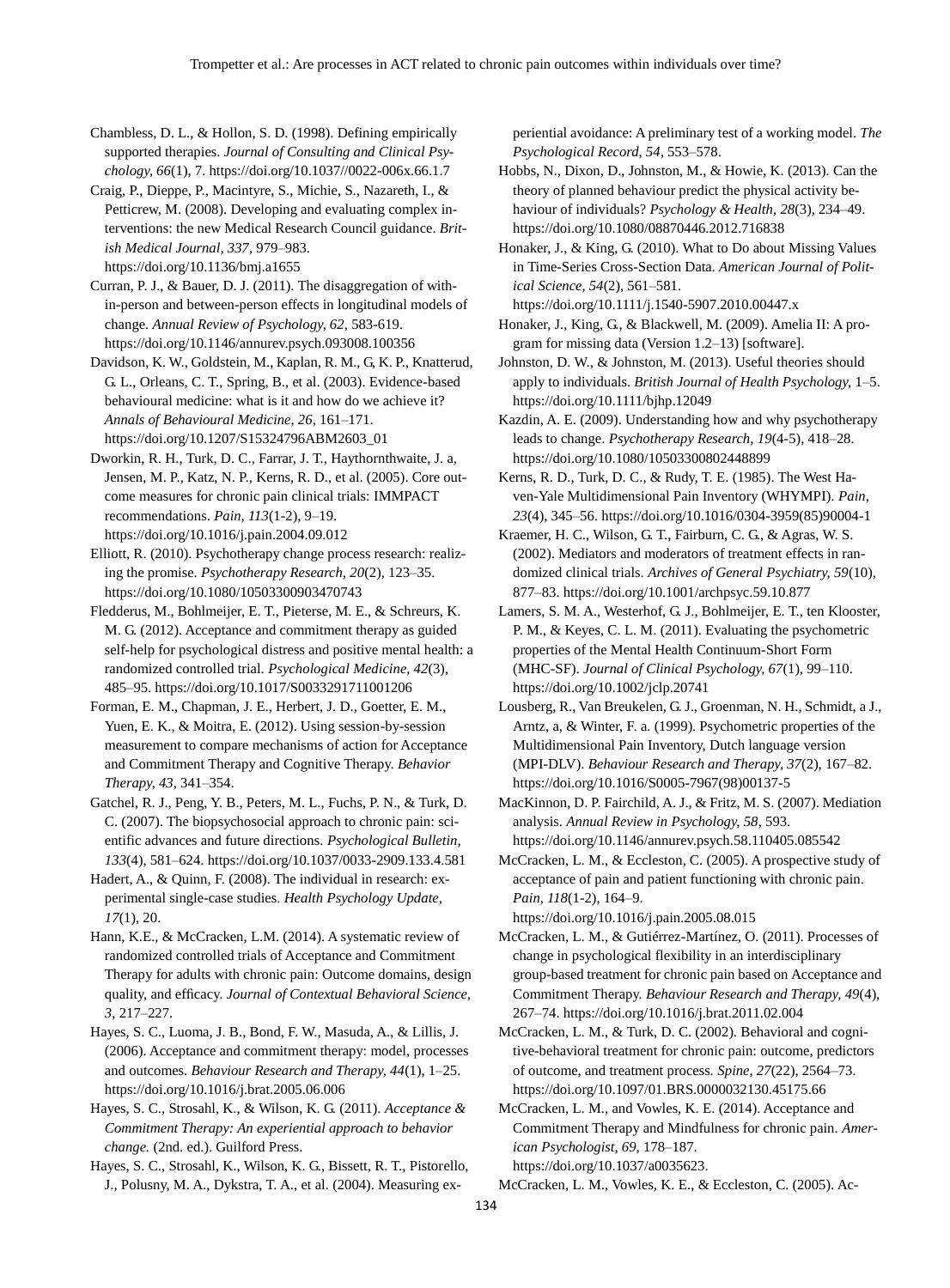ceptance-based treatment for persons with complex, long standing chronic pain: a preliminary analysis of treatment outcome in comparison to a waiting phase. *Behaviour Research and Therapy, 43*(10), 1335–46.

https://doi.org/10.1016/j.brat.2004.10.003

McDonald, S., Quinn, F., Vieira, R., O'Brien, N., White, M., Johnston, D. W., & Sniehotta, F. F. (2017). The state of the art and future opportunities for using longitudinal n-of-1 methods in health behaviour research: a systematic literature overview. *Health Psychology Review, 11*(4), 307-323. https://doi.org/10.1080/17437199.2017.1316672

McKnight, S., Mckean, J. W., & Huitema, B. E. (2000). A double bootstrap method to analyze an intervention time series model with autoregressive error terms. *Psychological Methods, 5*, 87–101. https://doi.org/10.1037/1082-989X.5.1.87

Michie, S., & Prestwich, A. (2010). Are interventions theorybased? Development of a theory coding scheme. *Health Psychology, 29*(1), 1–8. https://doi.org/10.1037/a0016939

Molenaar, Peter C M. (2004). A Manifesto on Psychology as Idiographic Science : Bringing the Person Back Into Scientific Psychology, This Time Forever. *Measurement: Interdisciplinary Research and Perspectives, 2*(4), 201–218. https://doi.org/10.1207/s15366359mea0204\_1

Molenaar, Peter C.M., & Campbell, C. G. (2009). The New Person-Specific Paradigm in Psychology. *Current Directions in Psychological Science, 18*(2), 112–117. https://doi.org/10.1111/j.1467-8721.2009.01619.x

Morgan, D. L., & Morgan, R. K. (2001). Single-participant research design: Bringing science to managed care. *American Psychologist, 56*(2), 119–127.

https://doi.org/10.1037//0003-066X.56.2.119

Öst, L.-G. (2008). Efficacy of the third wave of behavioral therapies: a systematic review and meta-analysis. *Behaviour Research and Therapy, 46*(3), 296–321. https://doi.org/10.1016/j.brat.2007.12.005

Peters, M. L., Sorbi, M. J., Kruise, D. a, Kerssens, J. J., Verhaak, P. F., & Bensing, J. M. (2000). Electronic diary assessment of pain, disability and psychological adaptation in patients differing in duration of pain. *Pain, 84*(2-3), 181–92. https://doi.org/10.1016/S0304-3959(99)00206-7

Powers, M. B., Zum Vorde Sive Vording, M. B., & Emmelkamp, P. M. G. (2009). Acceptance and commitment therapy: a metaanalytic review. *Psychotherapy and Psychosomatics, 78*(2), 73–80. https://doi.org/10.1159/000190790

Quinn, F., Johnston, M., & Johnston, D. W. (2013). Testing an integrated behavioural and biomedical model of disability in N-of-1 studies with chronic pain. *Psychology & Health, 28*(12), 1391-1406. https://doi.org/10.1080/08870446.2013.814773

Rubin, D. (1987). *Multiple Imputation for Nonresponse in Surveys*. New York: Wiley.

Snippe, E., Nyklíček, I., Schroevers, M. J., & Bos, E. H. (2015). The temporal order of change in daily mindfulness and affect during mindfulness-based stress reduction. *Journal of Counseling Psychology, 62*(2), 106. https://doi.org/10.1037/cou0000057

Thorsell, J., Finnes, A., Dahl, J., Lundgren, T., Gybrant, M., Gordh, T., & Buhrman, M. (2011). A comparative study of 2 manualbased self-help interventions, acceptance and commitment therapy and applied relaxation, for persons with chronic pain. *The Clinical Journal of Pain, 27*(8), 716–23. https://doi.org/10.1097/AJP.0b013e318219a933

Trompetter, H. R., Bohlmeijer, E. T., van Baalen, B., Kleen, M., Köke, A., Reneman, M., & Schreurs, K. M. (2014). The Psychological Inflexibility in Pain Scale (PIPS). *European Journal of Psychological Assessment, 30,* 289-295. https://doi.org/10.1027/1015-5759/a000191

Turk, D. C., & Rudy, T. E. (1991). Neglected topics in the treatment of chronic pain patients—relapse, noncompliance, and adherence enhancement. *Pain, 44*(1), 5-28. https://doi.org/10.1016/0304-3959(91)90142-K

Turk, D. C., Wilson, H. D., & Cahana, A. (2011). Treatment of chronic non-cancer pain. *Lancet, 377*(9784), 2226–35. https://doi.org/10.1016/S0140-6736(11)60402-9

Twohig, M. P., Hayes, S. C., & Masuda, A. (2006a). A preliminary investigation of Acceptance and Commitment Therapy as a treatment for chronic skin picking. *Behaviour Research and Therapy, 44*(10), 1513–22.

https://doi.org/10.1016/j.brat.2005.10.002

Twohig, M. P., Hayes, S. C., & Masuda, A. (2006b). Increasing willingness to experience obsessions: acceptance and commitment therapy as a treatment for obsessive-compulsive disorder. *Behavior Therapy, 37*(1), 3–13.

https://doi.org/10.1016/j.beth.2005.02.001

Veehof, M. M., Trompetter, H. R., Bohlmeijer, E. T., & Schreurs, K. M. G. (2016). Acceptance-and mindfulness-based interventions for the treatment of chronic pain: a meta-analytic review. *Cognitive Behaviour Therapy, 45*(1), 5-31. https://doi.org/10.1080/16506073.2015.1098724

Viane, I., Crombez, G., Eccleston, C., Poppe, C., Devulder, J., Van Houdenhove, B., & De Corte, W. (2003). Acceptance of pain is an independent predictor of mental well-being in patients with chronic pain: empirical evidence and reappraisal. *Pain, 106*(1-2), 65-72.

https://doi.org/10.1016/s0304-3959(03)00291-4

Vowles, K. E., McCracken, L. M., and Eccleston, C. (2007). Processes of change in treatment for chronic pain: the contributions of pain, acceptance, and catastrophizing. *European Journal of Pain, 11*, 779–87. https://doi.org/10.1016/j.ejpain.2006.12.007.

Vowles, K. E., & McCracken, L. M. (2008). Acceptance and values-based action in chronic pain: a study of treatment effectiveness and process. *Journal of Consulting and Clinical Psychology, 76*(3), 397–407.

https://doi.org/10.1037/0022-006X.76.3.397

Vowles, K. E., McCracken, L. M., & Eccleston, C. (2008). Patient functioning and catastrophizing in chronic pain: the mediating effects of acceptance. *Health Psychology, 27*(2 Suppl), S136–43. https://doi.org/10.1037/0278-6133.27.2(Suppl.).S136

Wetherell, J. L., Afari, N., Rutledge, T., Sorrell, J. T., Stoddard, J. a, Petkus, A. J., Solomon, B. C., et al. (2011). A randomized, controlled trial of acceptance and commitment therapy and cognitive-behavioral therapy for chronic pain. *Pain, 152*(9), 2098–107. https://doi.org/10.1016/j.pain.2011.05.016

White, I. R., Royston, P., & Wood, A. M. (2011). Multiple imputa-